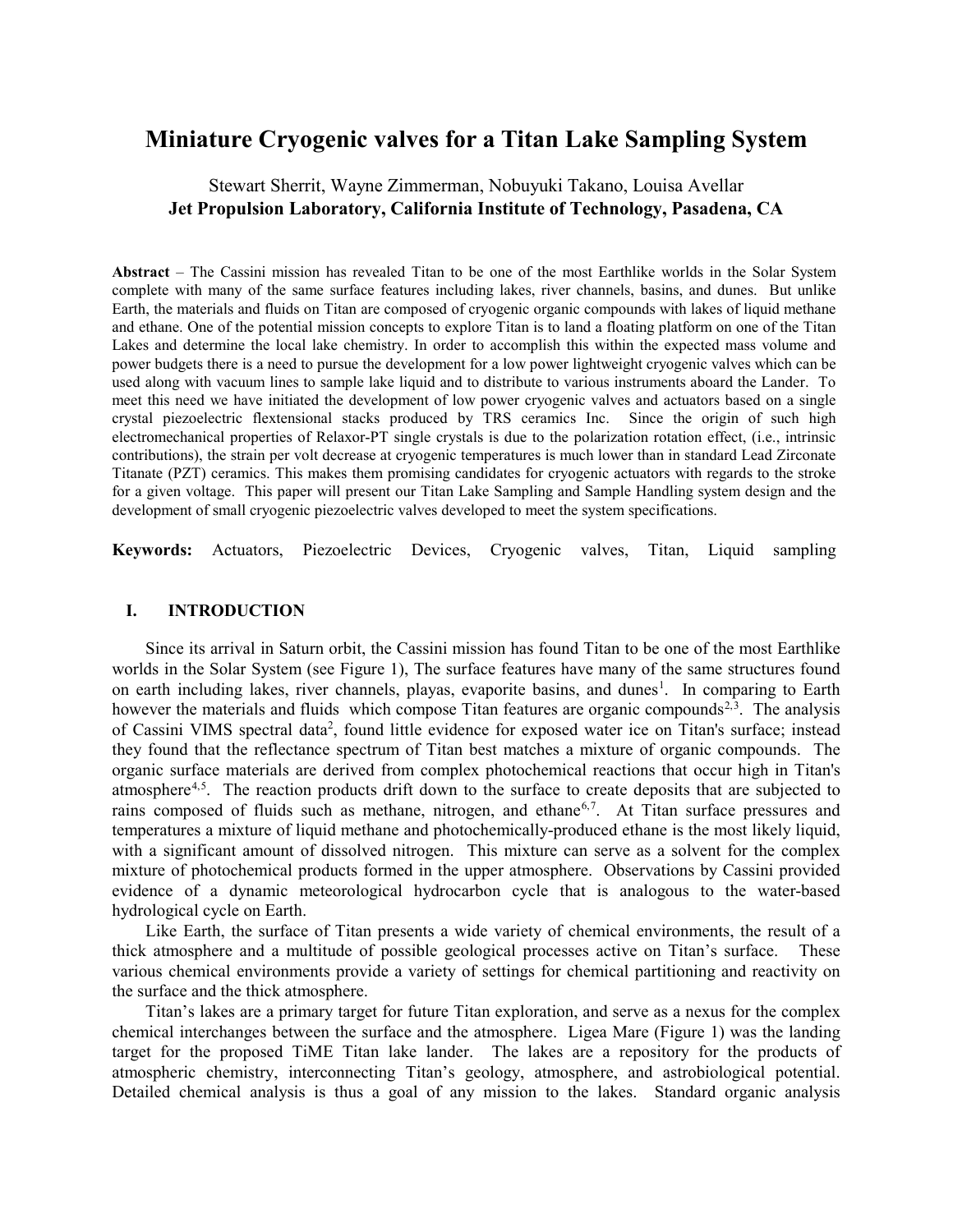techniques, such as gas chromatography and mass spectrometry (used by the petroleum industry in the analysis of liquid natural gas), require acquisition and transfer of a sample to the analytical instrument.



**Figure 1:** Colorized Cassini RADAR image of Ligea Mare, a lake on Titan that is larger than Lake Superior on Earth. Planetary Photojournal PIA17031 (NASA/JPL-Caltech/ASI/Cornell).

The sampling system should have the ability to accommodate potential solid sample from beneath the spacecraft however this paper will focus on the liquid sampling and distribution system. To the best of our knowledge, no cryogenic liquid sampling and distribution system suitable for Titan's surface exploration has been developed that addresses all of the features of the system we describe in this paper. The ability to sample filtered and unfiltered lake liquids without producing a phase change is critical to the determination of the accurate physical chemistry of Titans Lakes.

The proposed sampler and sample distribution system will be applicable to testing both in the lakes and on land, where using a common distribution design will allow for minimizing the mass and complexity of the system. The sampler will allow the determination of the physical chemistry of the liquid hydrocarbon reservoirs and the shoreline. Further, this system allows for the interrogation of samples by multiple instruments to enhance our understanding of the lakes and their role in the global hydrocarbon cycle of Titan. A schematic showing a cross section of the sampler concept is shown in Figure 2 along with potential instruments.



**Figure 2:** A Schematic of the floating spacecraft, sampling system and potential instrument suite.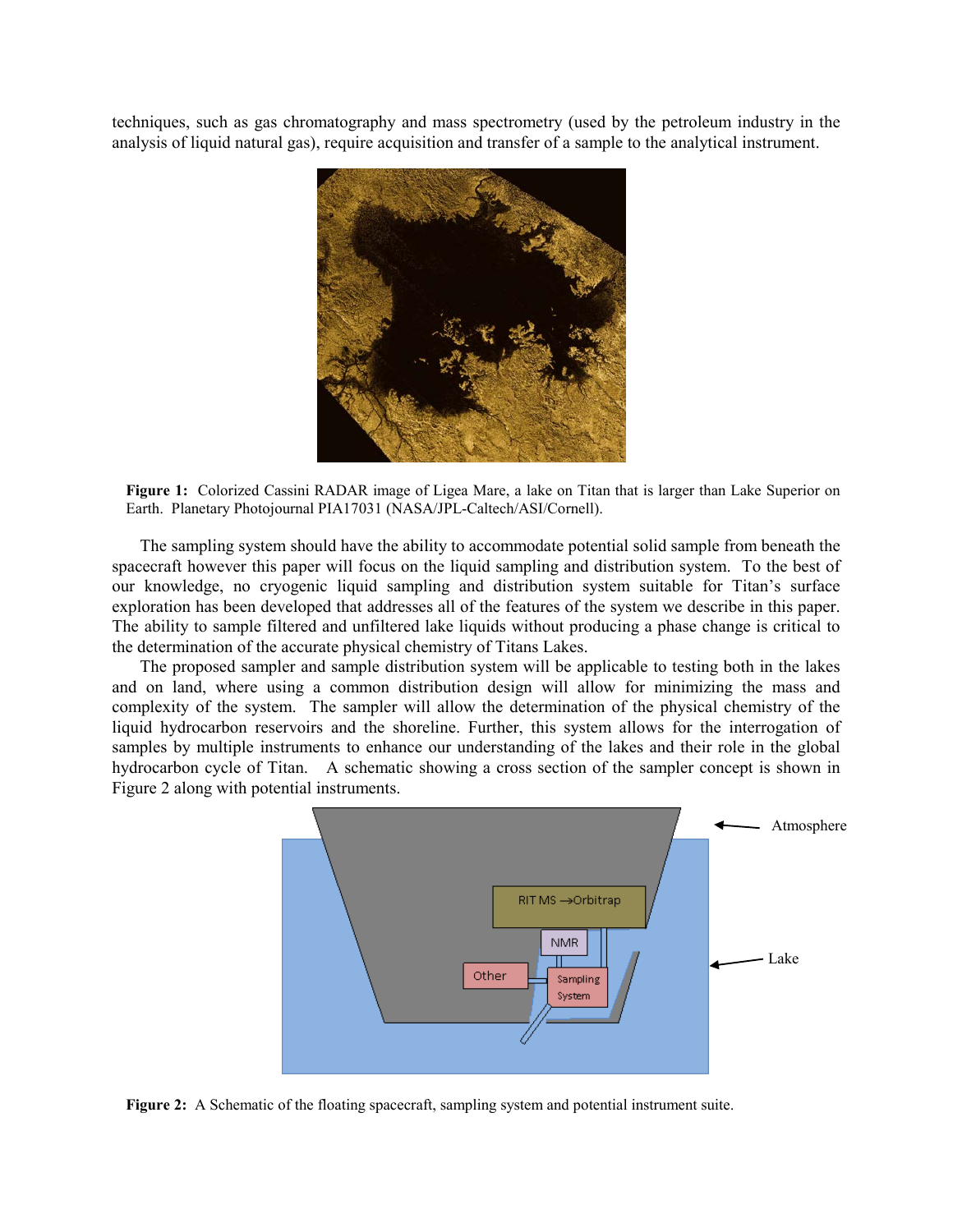This distribution system for the in-situ Titan lake sampler incorporates low power low mass piezoelectric actuators for cryogenic valving. The technology will not be limited in its capability to Titan since it will be applicable to characterization of the subsurface of other planetary icy bodies in the solar system [eg. Tethys, Enceladus, Europa] where liquid may exist or be generated from frozen solids. In the case of a solid ice/hydrocarbon surface such as may be found on a comet or other icy body the developed system could potentially act as a sample handling and sample distribution system between the sampler and the in-situ instruments or sample return storage vessels.

The Lakes of Titan are thought to be primarily composed of methane and ethane which are in thermal equilibrium with the atmosphere and surface. The vapor pressures of methane and ethane are important for the effective design of an ambient phase sampler and are shown in Figure 3. The surface pressure and temperature of Titan is 1.47 atmospheres and 93.7 Kelvin. The boiling temperature (when the vapor pressure equals the ambient pressure) of the methane and ethane would occur at 110 K and 190 K respectively. This means that thermal control of the sampling system is critical for the controlled sampling and the heating each of the liquids must be small or be accounted for by the heat capacity ( $\approx 2$ ) kJ/kgK at 90K) of the methane and thermal and the heat conductivity in the fluid away from the spacecraft.



**Figure 3:** The vapor pressure of Methane and Ethane and the surface pressure and temperature of Titan.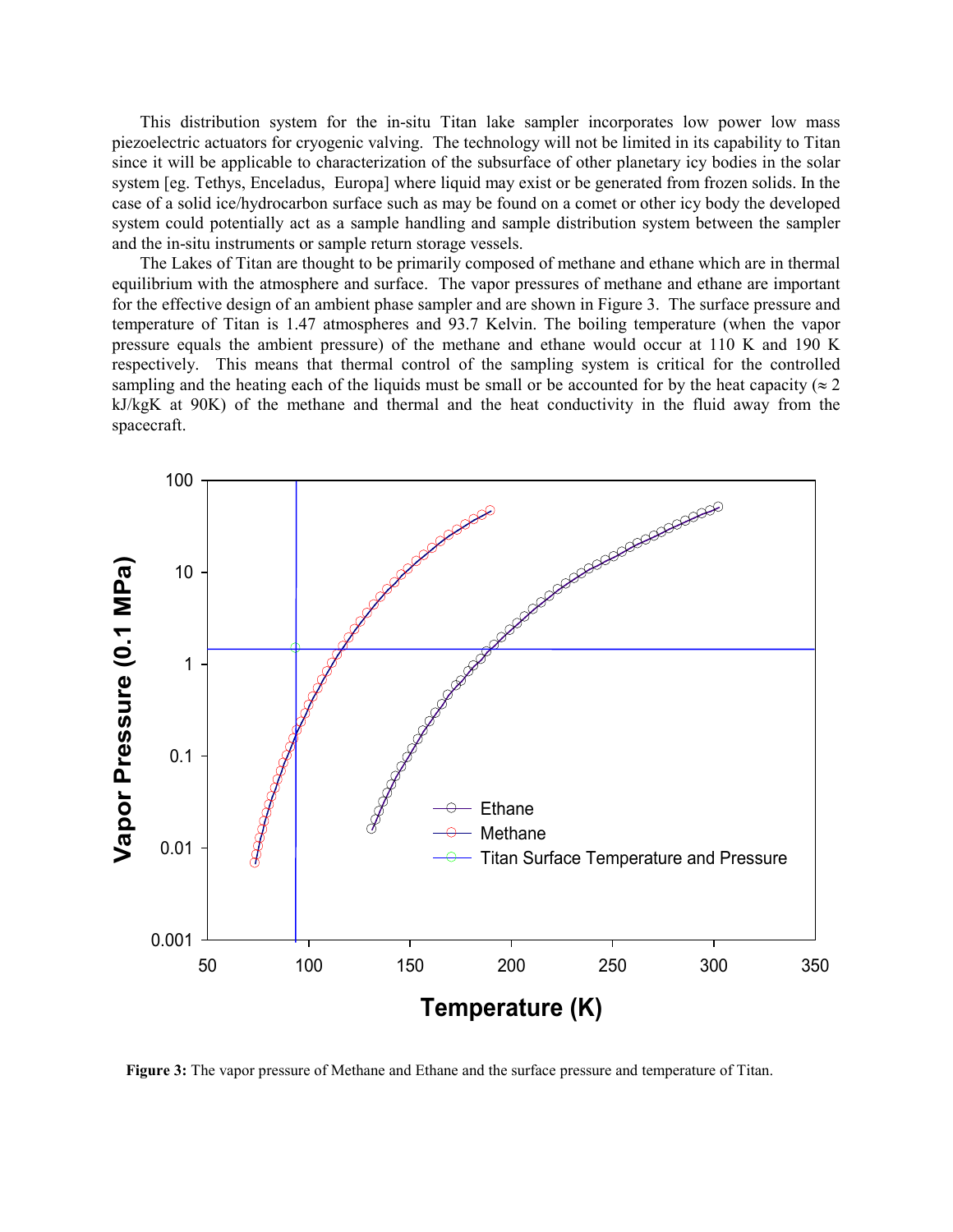## **II. BENCH TOP DESIGN**

An example of a bench-top sampling system designed and tested at JPL that has the required functionality is shown in Figure 4 along with a schematic diagram of the valving and the activation sequence chart for each sampling state. The system was built to demonstrate the required functionality of a Titan Sampling system for sample distribution to three separate instruments. Not shown in the figures is the vacuum manifold that supplies the vacuum to the inlet ports of each instrument. The solid sampler which is not shown has been designed based on a narrow pnuematic penetrator that samples the solid and returns the sample to the spacecraft where it is melted under controlled conditions. The sample outlet of the solid sampler is connected to the inlet of the liquid sampler allowing for a single solid sample to be delivered by melting to the liquid sampler and sample handling system design. A variety of thermal problems need to be addressed when sampling from a cryogenic lake. The first is the heat flow from the spacecraft to the local fluid. The outer surface of the spacecraft is in contact with the methane and ethane of the lake. Any significant heating from the spacecraft will produce boiling. As such pulling the lake liquid into the sample handling system must be done under thermal control to prevent flash evaporation of the sample. Heat flow from the outer surface and the sampling chamber surface must be limited to ensure that the temperature at the spacecraft surface remains below the vapor pressure of methane. In addition the power dissipated by the valving sample distribution system must be conducted away from the sample.

 The system has four different sampling states for the solid and liquid samples depending on which valves are actuated. The system can for the given instruments discussed:

- Draw unfiltered fluid to an optional instrument.
- Draw filtered fluid to the NMR.
- Draw filtered fluid to the Rectilinear Ion Trap (RIT)/Orbitrap inlet.
- Draw the filtrate solution and the filtrate to the RIT/Orbitrap inlet.

The system shown in Figure 4 adequately demonstrated the various functions however it had several limitations that need to be modified prior to development of a flight instrument. These disadvantages included:

- 1. The system and mass were too large for a potential flight implementation
- 2. Though the valves could pump cryogenic fluids they can not be submersed.
- 3. The power required to activate the valves was too large for a potential flight instrument.

In order to develop the above system into a flight compatible design we investigated the development and design of low mass/volume low power cryogenic valves for space. A variety of materials and implementations were considered including low temperature Shape Memory Alloys, cryogenic solenoid valves and the best candidate actuator material for this application based on mass and power and reliability was the new single crystal materials that have been developed for cryogenic applications.

## **III. PIEZOELECTRIC ACTUATION AT CRYOGENIC TEMPERATURES**

Piezoelectric materials convert applied electrical signals into a displacement which can be used and amplified to produce strokes up to 1 mm. For a piezoelectric material the stroke per volt is represented by the piezoelectric charge coefficient  $d_{33}$  which has units of C/N or m/V. For example PZT 5H a soft piezoelectric ceramic material used in medical transducers has a nominal  $d_{33}$  coefficient of 580  $\times 10^{-12}$ m/V. Currently, the majority of piezoelectric materials for such transducers are ferroelectric materials due to their high electromechanical properties, which arise from the two types of contributions; the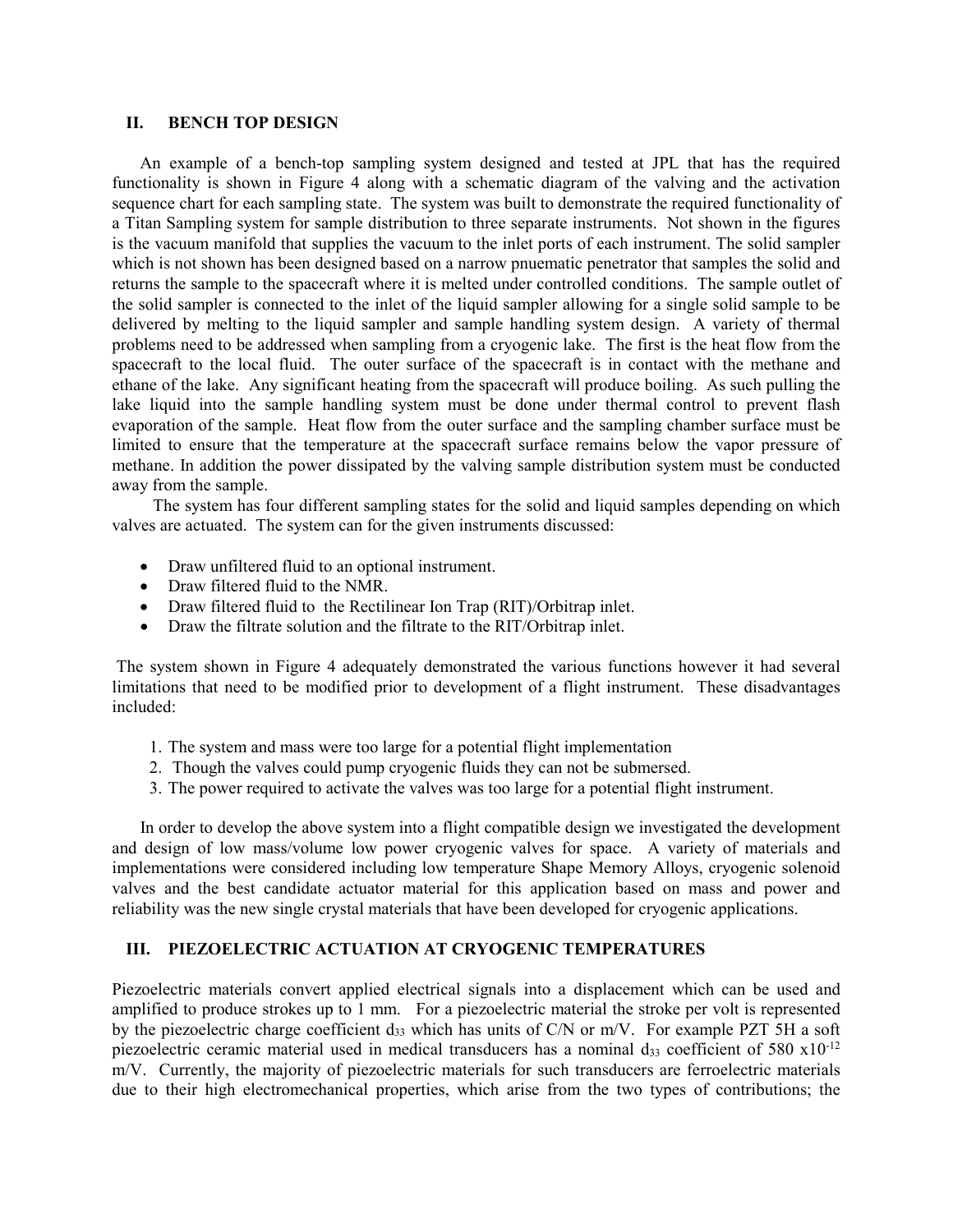intrinsic (lattice effects) and extrinsic contributions (the motion of domain walls) in ferroelectric materials.



**Figure 4:** Bench top sampling system and schematic diagram of the valving with an activation sequence chart.

One of the most important characteristics of this kind of material is the morphotropic phase boundary (MPB), which refers to the boundary between two compositions where the two phases are present in equivalent energy states. MPB is an important concept for ferroelectric materials as MPB compositions offer enormously high dielectric and piezoelectric properties as a result of enhanced intrinsic contributions. Lead Zirconate Titanate (PZT) is one of the most widely used piezoelectric materials because of its excellent piezoelectric and dielectric properties near the MPB.

The piezoelectric response contains not only the intrinsic contribution, but also an extrinsic contribution caused by movement of non-180˚ domain walls, which is strongly temperature dependent. MPB-based PZTs are generally tailored with dopant ions, which impede or facilitate domain wall movements. Importantly, in PZT ceramics, more than 50% of the net piezoelectric responses arises from these extrinsic contributions<sup>[8](#page-9-0)</sup>; therefore, when PZT materials are used at cryogenic temperatures, most of the extrinsic contributions are frozen out, consequently, the materials lose their piezoelectric performance; for example, the piezoelectric d coefficient was reported to decrease from 760 pC/N to 220 pC/N when the operating temperature was decreased from 300K to 30K. This decrease indicates the necessity for appropriate piezoelectric materials to be used to make an appropriate actuator for operation at cryogenic temperatures

Recently, domain engineered <001> relaxor Lead Titanate (PT) single crystal family, such as PZN-PT, PMN-PT and PIN-PMN-PT, has been studied extensively due to their extremely high piezoelectric responses, strain over 1.7%, piezoelectric constant  $d_{33}$  over 2000 pC/N, electromechanical coupling factor k<sub>33</sub> over 90%, with almost non-hysteretic strain-field behavior. Since the origin of such high electromechanical properties of relaxor-PT single crystals is due to the polarization rotation effect<sup>[9](#page-9-1),[10](#page-9-2)</sup>, (i.e., intrinsic contributions), the property degradation at cryogenic temperatures is much lower than in PZT ceramics, making them promising candidates for cryogenic actuators from the perspective of stroke and power loss in the actuator when activated.

<span id="page-4-0"></span>In this valve design, the relaxor-PT single crystal transducers, specifically TRS Inc. (PIN-PMN-PT)  $d_{32}$  bars as the active layer, will be incorporated into flextensional frame and used to as the valve actuator. A solid model of a flextensional actuator which has been tested for Mars conditions<sup>[11](#page-9-3)</sup> is shown in Figure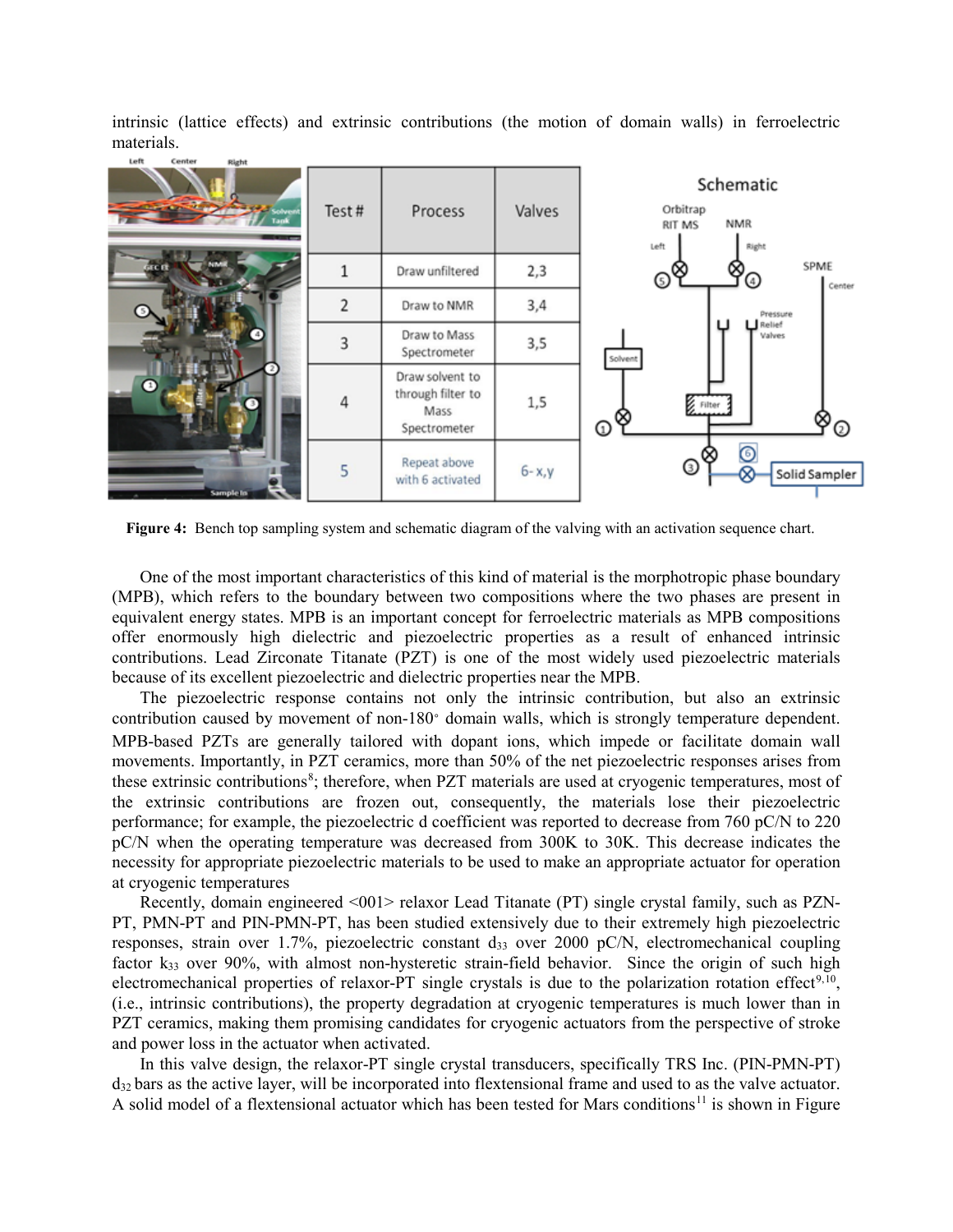5. Three of these actuators shake the inlet funnel of the CHEMIN instrument on Mars Opportunity rover currently on Mars. Piezoelectric materials can exert a large force however the strain is limited by the field across the piezoelectric and the piezoelectric constant. Flextensional actuators are stroke amplifying devices. They operate as levers in that they increase the displacement at the expense of the delivered force. These actuators allow for the Force and Stroke to be tailored for a specific application by adjusting the angle  $\theta$  of the flextensional frame with the horizontal axis. The stroke amplification<sup>[12](#page-9-4)</sup> A and force reduction  $A^{-1}$  are defined by  $A = -cot(\theta)$ .



**Figure 5:** Example of flextensional actuator designed for the CHEMIN Funnels [Sherrit et al.<sup>11</sup>]. Piezoelectric stack is red. Major Actuation is on top and bottom face of flexure.

In order to design a system with the mass, volume and power envelope appropriate for a potential flight design we have incorporated flextensional transducers produced by TRS Technologies Inc. The actuator dimensions for this flextensional design have a 25 mm x 12 mm x 6 mm volume space. The actuator mass is 7.9 grams. A cross sectional diagram of the valve including the actuators chosen for the cryogenic valve are shown in Figure 8 along with a detail of the valve assembly. A variety of suitable cryogenic elastomer materials (Torlon, Viton, Teflon) at cryogenic temperatures can be used to seal and various valve seating geometries e.g., ball and conical seating seal to determine the most reliable seal configuration.

The material of the flextensional frame (SS 15-5PH H900) and the housing is designed to be the same material to minimize thermal stress in the materials. The valve will be assembled at room temperature and activated at 90 K. This 180 K temperature delta can cause significant differential thermal expansion. Since the flexure is a soft spring, the overall effect on the pre-stress on the piezoelectric should be minimal. The DC power dissipation in the actuator is of the order of milliwatts. The miniature system including the filter, pressure relief valves and solvent tanks is shown in Figure 6. The overall sampling system shown in Figure 7 has five independent valves which when combined have the same functionality as the bench top system shown in Figure 4. The front end of the sampling system contains a pneumatic penetrator for solid sampling in addition to the liquid sample inlet tube. The pressure relief valves and filters are off the shelf and will be purchased by Lee Products Inc[13](#page-9-5). The valve shown in Figure 6 is normally closed. The valve ball is set in the flextensional frame near the operational temperature of 100 K. An O-ring around the shaft of the valve ball seals the inlet and outlet from the chamber housing the flextensional actuator. The PIN-PMN-PT  $d_{32}$  bars actuator poling was done at 5 kV/cm or 950V. The nominal displacement for an applied voltage of 200V is 600 microns. The piezoelectric stacks without the flextensional frame were measured to have a stroke of about 111 microns per 100 Volts. Typical decreases of the piezoelectric stroke from room temperature to 100 K are about 40%. The piezoelectric crystal has a blocking stress of 20 MPa. The crystal is 5 mm x 5 mm so the blocking force is about 500 N however the flextensional has an amplification factor  $A = 300/111 =$ 2.7 so on the face of the flextensional the blocking force is about 180N. The force required to open against a 1.5 bar pressure on the valve stem is about 1-2 N ignoring friction of the O-ring. The free-free impedance resonance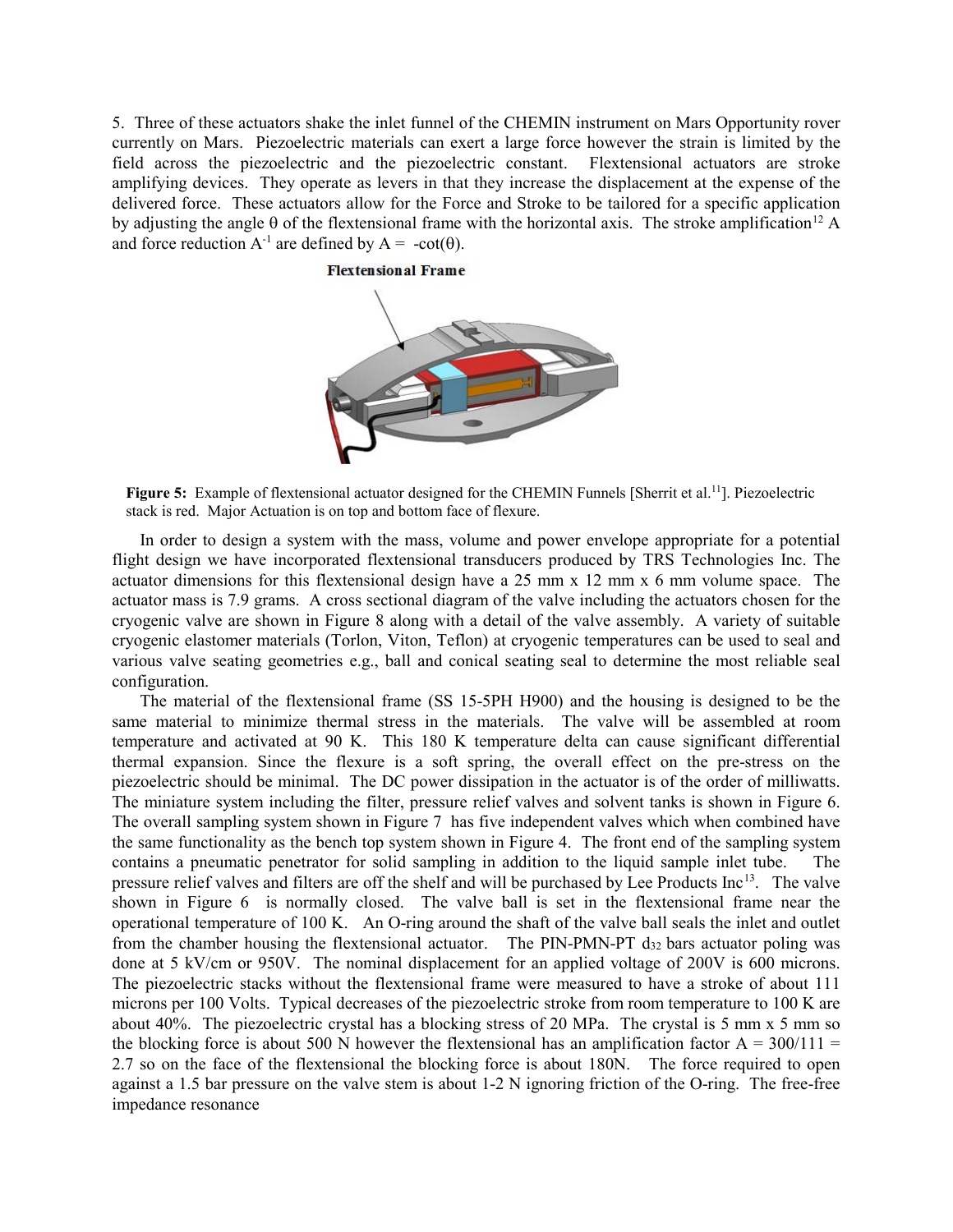

Figure 6: Cross section of the CAD model of the cryogenic actuator along with an assembly blow up.



Figure 7: Miniature sample and sample handling system that is being developed and its position with respect to the spacecraft. The yellow tank is liquid nitrogen which is used to drive the solid penetrator. The small cylinders above the valve assembly are input ports to instruments. The solvent tanks and the pressure relief valve are marked.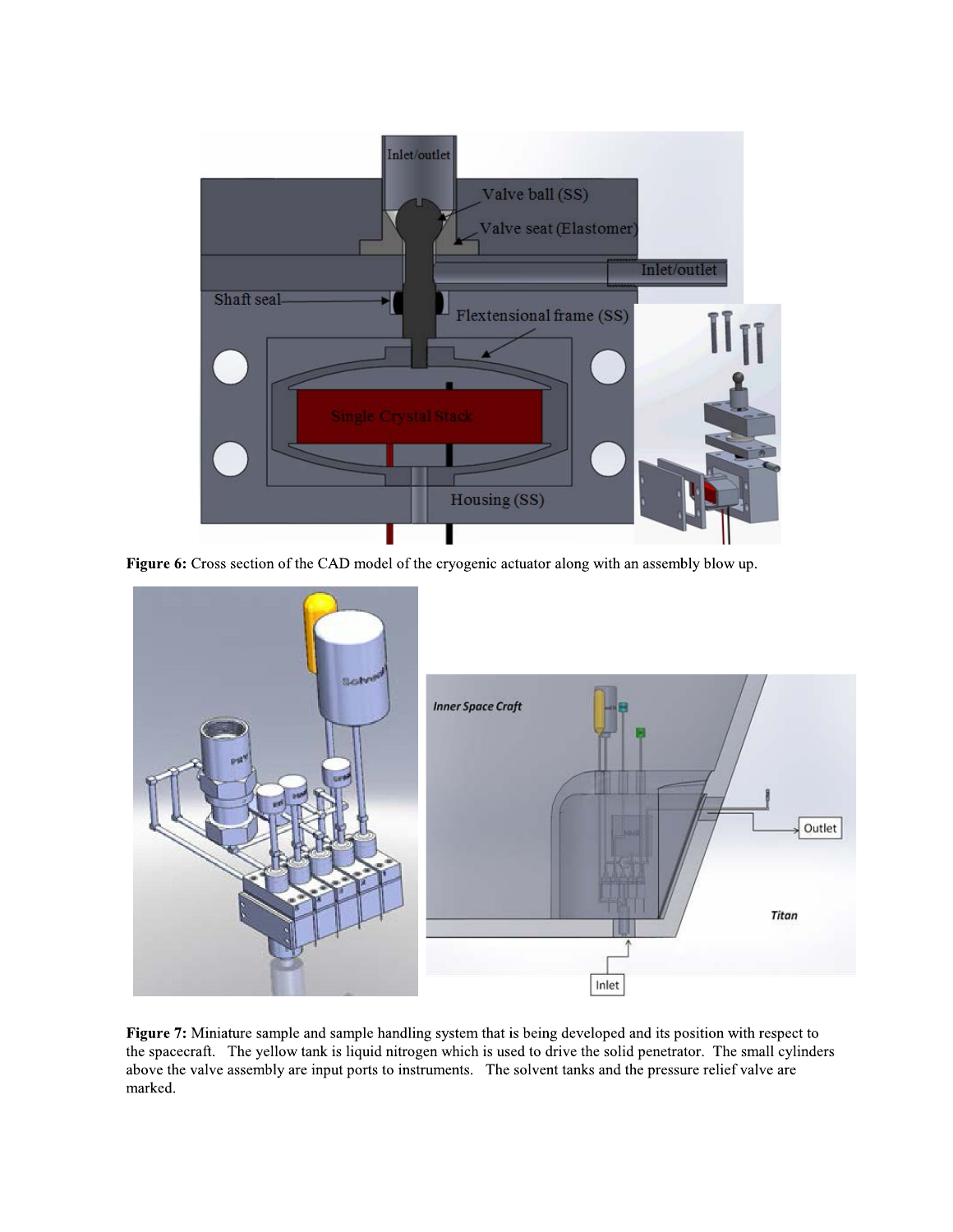

**Figure 8.** A photograph of the PIN-PMN-PT  $d_{32}$  flextensional actuator.



**Figure 9.** The free-free impedance resonance spectrum for the flextensional is shown in Figure 8. at room temperature and liquid Nitrogen temperatures. The sharper, lower frequency resonance is the room temperature curve.

spectra for the flextensional shown in Figure 8 is plotted in Figure 9 at room temperature and liquid Nitrogen temperatures. At room temperature the electromechanical coupling is  $k = 0.65$  while the resonance frequency is 7.71 kHz and the antiresonance frequency is 9.73 kHz. The capacitance is 2.7 nF. At liquid N<sub>2</sub> temperature the electromechanical coupling is  $k = 0.57$  while the resonance frequency is 9.081 kHz and the antiresonance frequency is 10.74 kHz. The capacitance is 1.07 nF. The leakage current for an applied voltage of 21 Volts ranges from 3.5  $\mu$ A at liquid N<sub>2</sub> temperatures to 5  $\mu$ A at room temperature. The power dissipated at 200 Volt based on a linear extrapolation is therefore in the range of 6.7 mW to 9.5 mW which is about 3 orders of magnitude smaller than the cryogenic valves shown in Figure 4. The percent of the room temperature stroke that is available at 77K based on the effective piezoelectric coefficient determined from the resonance is approximately 46% or about 280 microns based on the nominal stroke from the manufacturer specifications.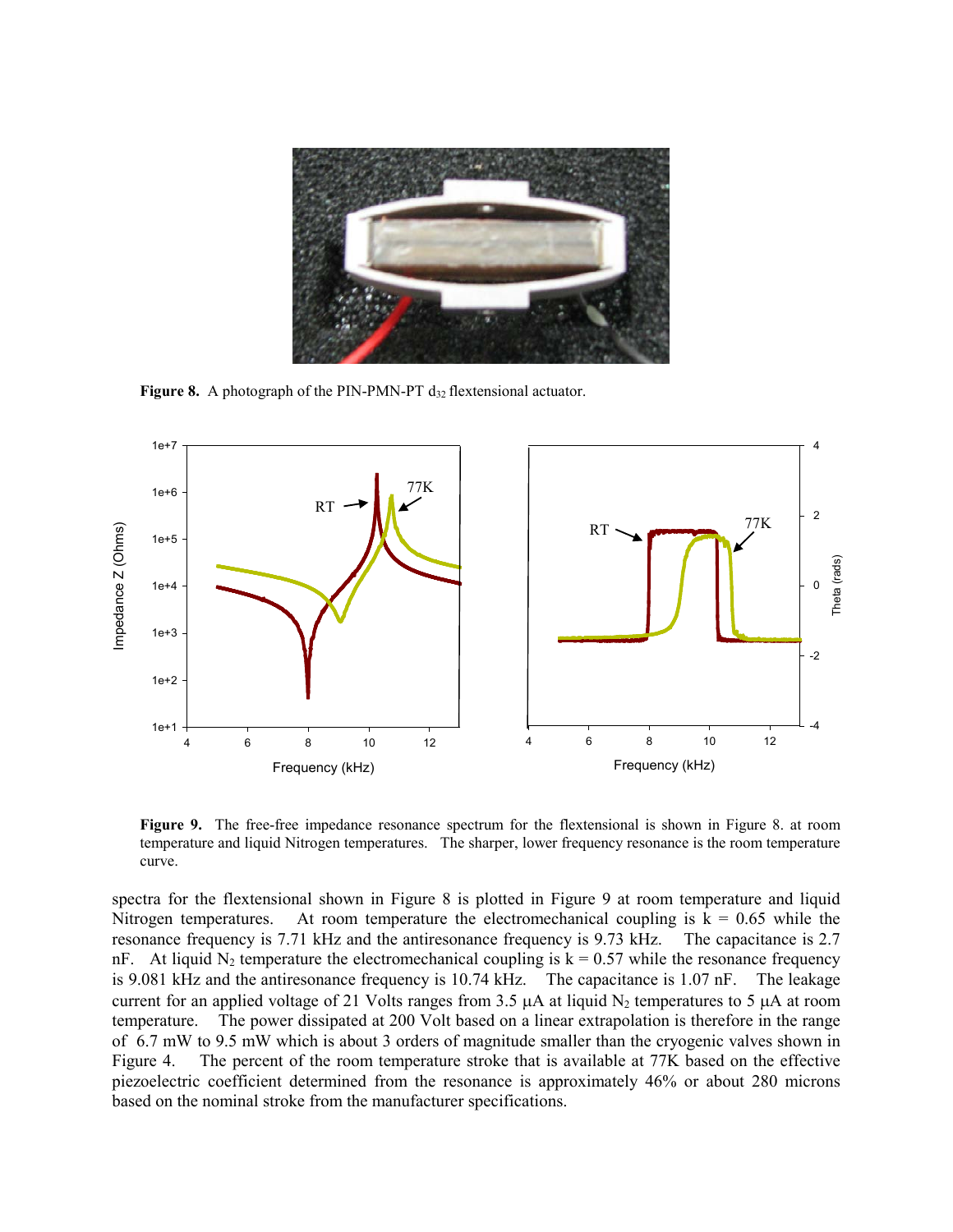### <span id="page-8-4"></span>**IV. CONCLUSIONS**

<span id="page-8-6"></span><span id="page-8-5"></span>We have described a sampler that can be used in extremely cold environments to sample and distribute cryogenic fluids to a variety of instruments. The sampler and sample distribution system was designed for one of the potential future mission concepts to explore Titan with a floating Lander on a Titan Lake and determine the local lake chemistry. In order to accomplish this within the expected mass volume and power budgets we have pursued the development of low power lightweight cryogenic valves which can be used with a vacuum system to sample lake liquid and to distribute the sample to various instruments aboard the Lander. To meet this need we have chose to develop low power cryogenic valves and actuators based on a single crystal piezoelectric flextensional stacks produced by TRS ceramics Inc. Since the origin of such high electromechanical properties of Relaxor-PT single crystals is due to the polarization rotation effect, (i.e., intrinsic contributions), the strain per volt decrease at cryogenic temperatures is much lower than in standard Lead Zirconate Titanate (PZT) ceramics. This makes them promising candidates for cryogenic actuators with regards to the stroke for a given voltage. The initial testing of the actuators showed about at 54% decrease in the small signal effective piezoelectric constant from room temperature. The fine design details including incorporating the stroke field relationship in the valve for optimal performance is currently being developed.

#### **ACKNOWLEDGMENT**

The authors would like to thank Mr. Eric Kulczycki for aid in the design of the bench-top system. The research at the Jet Propulsion Laboratory (JPL), a division of the California Institute of Technology, was carried out under a contract with the National Aeronautics Space Agency (NASA). Reference herein to any specific commercial product, process, or service by trade name, trademark, manufacturer, or otherwise, does not constitute or imply its endorsement by the United States Government or the Jet Propulsion Laboratory, California Institute of Technology.

### **REFERENCES**

<span id="page-8-0"></span>[1] Lopes, R.M.C., Stofan, E.R., Pecyno, R., Radebaugh, J., Mitchell, K.L., Mitri, G., Wood, C.A., Kirk, R.L., Wall, S.D., Lunine, J.L., Hayes, A., Lorenz, R., Farr, T., Wye, L., Craig, J., Ollerenshaw, R., Janssen, M., LeGall, A., Paganelli, F., West, R., Stiles, B., Callahan, P., Anderson, Y., Valora, P., Soderblom, L., and the Cassini RADAR Team, "Distribution and interplay of geologic processes on titan from Casssini radar data", Icarus 205, 540–558. doi: 10.1016/j.icarus.2009.08.010,(2010)

<span id="page-8-1"></span>[2] Clark, R.N., Curchin, J.M., Barnes, J.W., Jaumann, R., Soderblom, L., Cruikshank, D.P., Brown, R.H., Rodriguez, S., Lunine, J., Stephan, K., Hoefen, T.M., Le Mouelic, S., Sotin, C., Baines, K.H., Buratti, B.J., Nicholson, P.D.," Detection and mapping of hydrocarbon deposits on Titan" Journal of Geophysical Research 115, E10005. doi: 10.1029/2009JE003369, (2010)

<span id="page-8-2"></span>[3] Lorenz, R.D., Mitchell, K.L., Kirk, R.L., Hayes, A.G., Aharanson, O., Zebker, H.A., Paillou, P., Radebaugh, J., Lunine, J.I., Janssen, M.A., Wall, S.D., Lopes, R.M., Stiles, B., Ostro, S., Mitri, G., Stofan, E.R., 2008b, "Titan's inventory of organic surface materials", Geophysical Research Letters, 35, L02206. doi: 10.1029/2007GL032118., (2007)

<span id="page-8-3"></span>[4] Krasnopolsky, V.A., "A photochemical model of Titan's atmosphere and ionosphere", Icarus 201, 226-256. doi: 10.1016/j.icarus.2008.12.038, (2009)